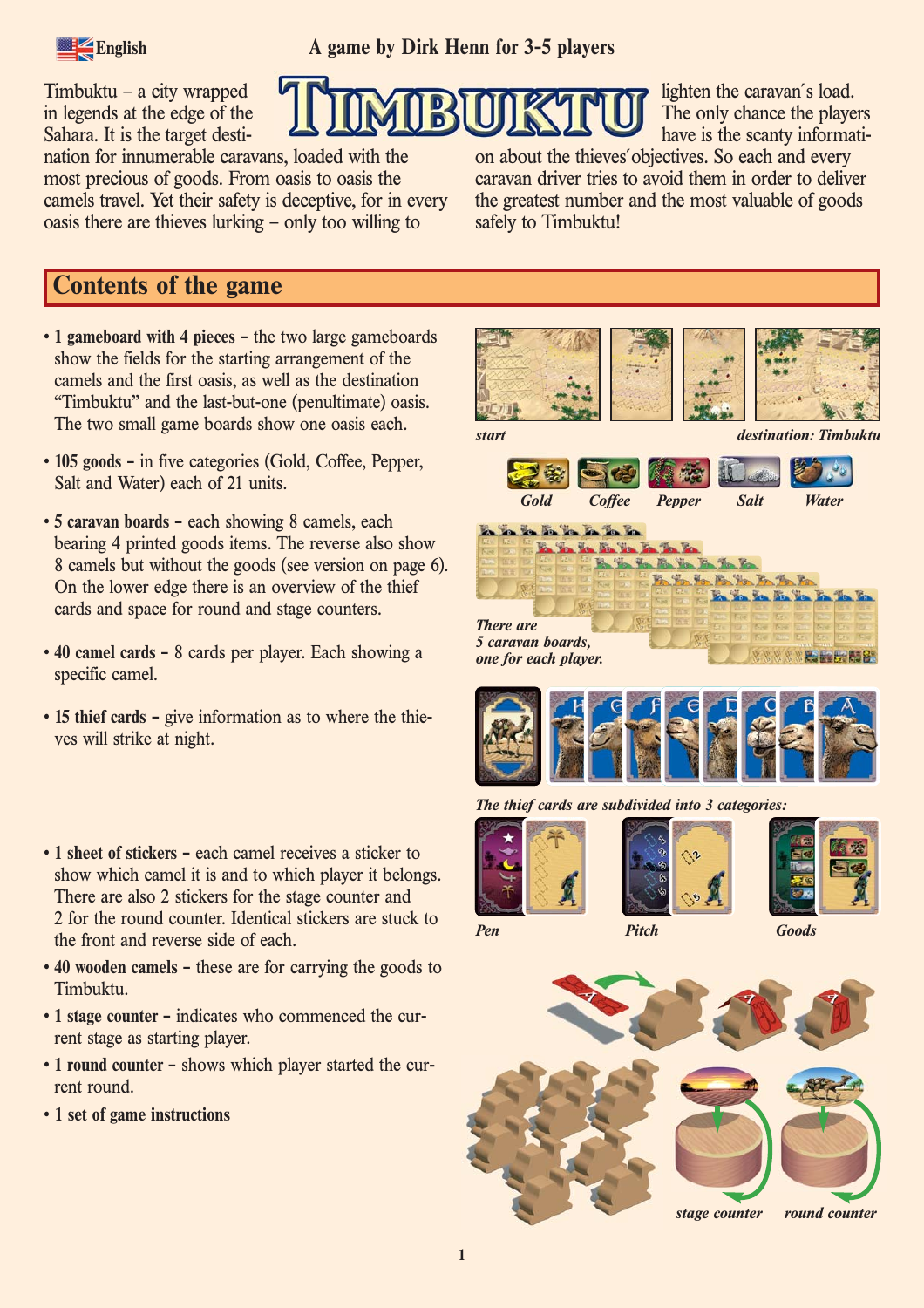# **Aim of the game**

Each player tries to transport as many of the goods in his caravan as possible intact to Timbuktu, yet in every oasis thieves are lurking – and they have their eyes on the goods too. Whoever uses the information on the thief

cards to the best advantage and avoids the thieves most skilfully will in the end be able to bring the most valuable goods safely home to Timbuktu and therefore win the game.

# **Preparing the game**

### **Preparing the caravans**

Each player is given the **caravan-board** in the colour he chooses and the appropriately **coloured camels** and **camel cards**.

Now each player is given the **goods**, which he allocates to the individual camels on his caravan board in accordance with the printed symbols

If there are **five players**, the **5 camels A-E** are used. If there are **four**, the **6 camels A-F** are used and if there are **three players**, all **8 camels (A-H)** are used.

Any camels that are not used and the corresponding camel cards are placed to one side.

## **Preparing the caravan route**

Depending on the number of players, the game boards with the individual oases are laid out in the middle of the table starting with the Starting Board and then the other oases each bordering on the other. Lastly the destination board featuring Timbuktu is always added.

- With 3 players both small boards are taken out of the game,
- with 4 players one small board (with 1 oasis) is taken out of the game and
- With 5 players, all game boards are needed.

Now the camels are placed on the starting positions. In turn and clockwise, each player places one of his camels on any free starting position. At the end of this process there must be at least one camel from every player in every pen. There are no other restrictions.

**A piece of paper and a pencil are needed for each player to note down information during the game.**

*Note: At the start of any stage, the order of the camels within a pen is of no significance to the game.*



| 【有意           | 5.     | 质素            | シー                     | 06 季           | (大 交)   | 计函  | (气态)                                                            |
|---------------|--------|---------------|------------------------|----------------|---------|-----|-----------------------------------------------------------------|
| $\mathcal{L}$ | $-100$ |               | 要家                     | じかっ            |         | じゅ  |                                                                 |
| 学家            | 罗树     | 一位            | $-\alpha$              |                | $= 0$   | 学家  | どうや                                                             |
| -78           | 50     | $-143$        |                        |                |         | 三、金 |                                                                 |
|               |        |               |                        | $-44333$       | $-1113$ |     | 333                                                             |
|               |        | $\frac{1}{2}$ | $\mathbb{C}^{2}$<br>16 | $\mathbb{C}^3$ |         |     | 早晚<br><mark>じゃ エスエス 体験 フォ</mark><br><mark>三極 体験 フォ 三極 シャ</mark> |

*Please note!: When playing with four and five players, the last two or three columns remain empty because these camels do not feature in the game!*



*Example distribution of goods on pre-printed board*



*Example game board set-up for 4 players*

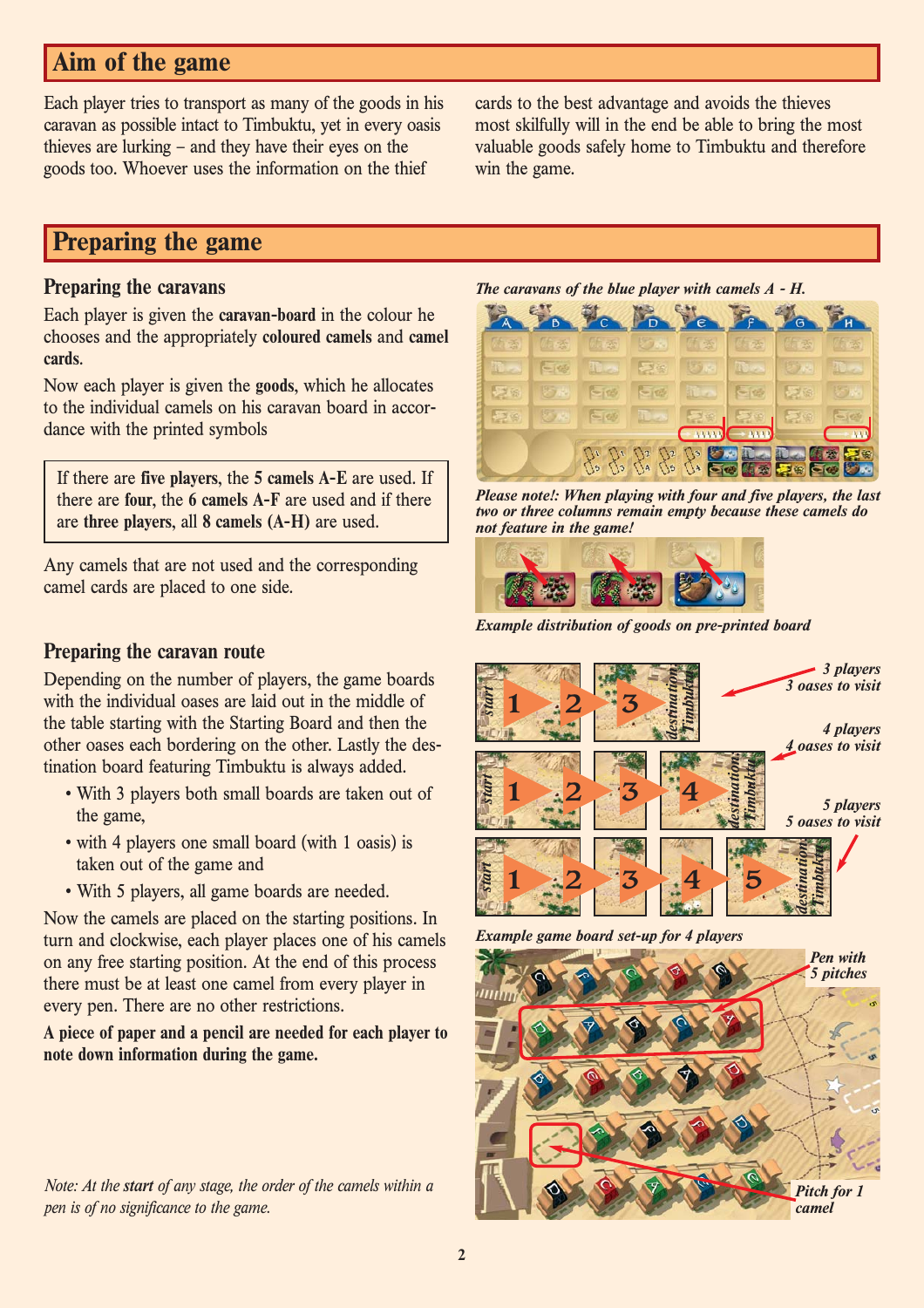# **Playing the game**

The oldest player starts and is given both the **stage and the round counter.**

The game is played over several stages. One stage is played from one oasis to the next.

The stage is sub-divided into:

- **Dealing the thief cards**
- **Moving the camels**

### **Thefts**

After the last stage the Caravans have arrived in Timbuktu. The thieves strike one last time and then the remaining goods are counted.

## **Dealing the thief cards**

The starting player sorts the thief cards according to their backs into the three categories (pen, pitch and goods) and shuffles each pile. He then deals five piles of cards face down, each pile having three cards, one of each kind.

**With 5 players:** each player takes one pile and keeps them hidden in his hand

If fewer than five players are playing, some piles will be left over and those are to be distributed as follows:

**If 4 players** are playing, the remaining pile of thief cards is placed between the starting player and the right-hand neighbour.

**If 3 players** are playing, the starting player places one of the remaining piles of thief cards face down between himself and his right-hand neighbour and one between himself and his left-hand neighbour.

## **Moving the camels**

The game is played in rounds in a clockwise direction. In **each round** the players take their turn to play. After each round the **round counter** moves on to the next player, who then becomes the starting player.

### **Choosing the camel cards**

Each player decides on the camel he is going to move in this round and plays the appropriate card face down.

Once all players have played their cards, the cards are turned over in turn starting with the starting player and the appropriate camel is moved into a pen at the next oasis.

*Example: game board set-up for 5 players, all the oases are needed.*



*Note: If the total playing surface with all oases is too large for the table, those oases which are not needed immediately can be placed to one side and put out when required. Oases that have already been visited can be removed from the table.*

#### *The three categories of thief cards provide information about the pending thefts, they show…*



#### *Distribution of the thief cards with three and four players.*



*Note: All players now have one piece of information about a pending theft. Each player will have a different piece of information. More pieces of information will be gathered as the game goes on as the thief cards are passed on during the course of a round. (We therefore recommend secretly noting this information on a piece of paper.)*

*Note: The stage counter is only passed on at the beginning of a new stage and not after every round.*



*Example: Red has decided to move camel D in this round.*

*Note: The starting player is first to turn over his camel card and moves the appropriate camel on, then the next player turns over the card he played and moves his camel. This continues until all players have moved their camels.*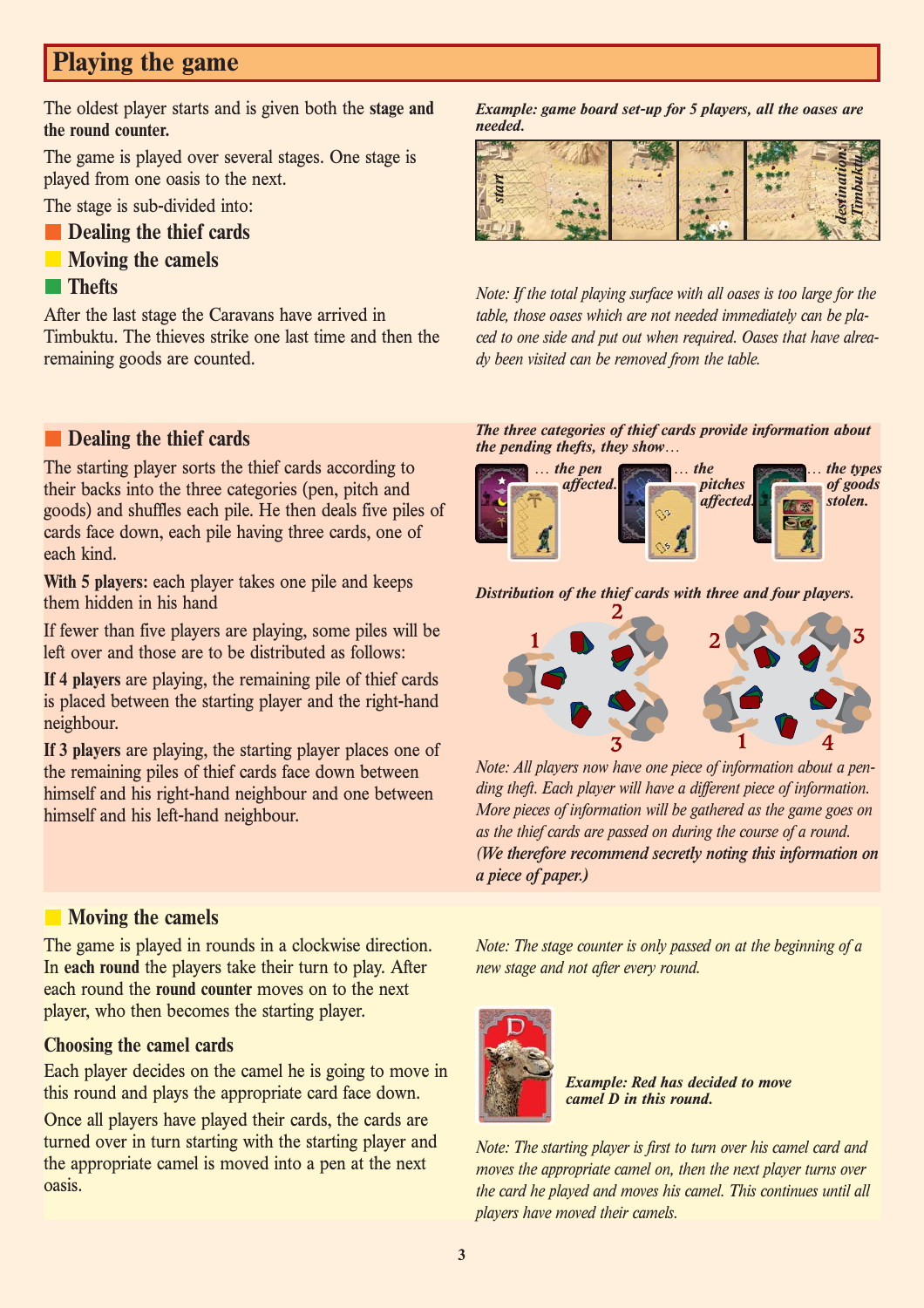### **Moving the camels**

A camel is always moved into **any pen** at the next oasis. Here it must always be placed on the free pitch with the **lowest number**. Only 1 camel can occupy a pitch. A camel may therefore only be moved into a pen where at least one pitch is free.

If the camel moves from its old pitch in **the direction of one of the two arrows** into the next oasis, the move is **free**.

However, if the camel is moved into one of the three other pens, the player has to **use one of the goods** carried by the camel as **payment**. The goods must be placed beside the game board in a clearly visible position.

If the camel **isn't carrying any goods**, no goods can be used as payment but the camel is **still allowed to move** into any of the pens.

*Note: This can be a voluntary or involuntary action; involuntary if the two pens in the direction of the arrows are already full when it's the next player's turn.*



*Moving the camel in the direction of the two green arrows is free. In this example, the camel*

*lands on one of the fields marked green.*

*Moving the camel into one of the three other pens is possible but one of the goods carried by the camel must be given as payment.* 

*In this example, the camel lands on one of the fields marked blue.*



**A camel lands on a swap field**

If a camel lands on a pitch that is marked as a swap field, each player hands his pile of thief cards to his lefthand neighbour. The players look at the new information and make appropriate notes.

If there are fewer than 5 players, the piles of cards between the players have to be moved on too.

*Thief cards are passed on in a clockwise direction. The piles of cards not allocated to a player, are also moved on.*

### **End of a round**

If each player has turned his card and moved his camel on, the round is over and the starting player hands the round counter to his left-hand neighbour. This player is then the starting player for the following round.

After all the rounds of this stage have been played, i.e. all camels are on pitches in the new oasis, it remains to be seen where the thieves will strike in this oasis.



*Round counter*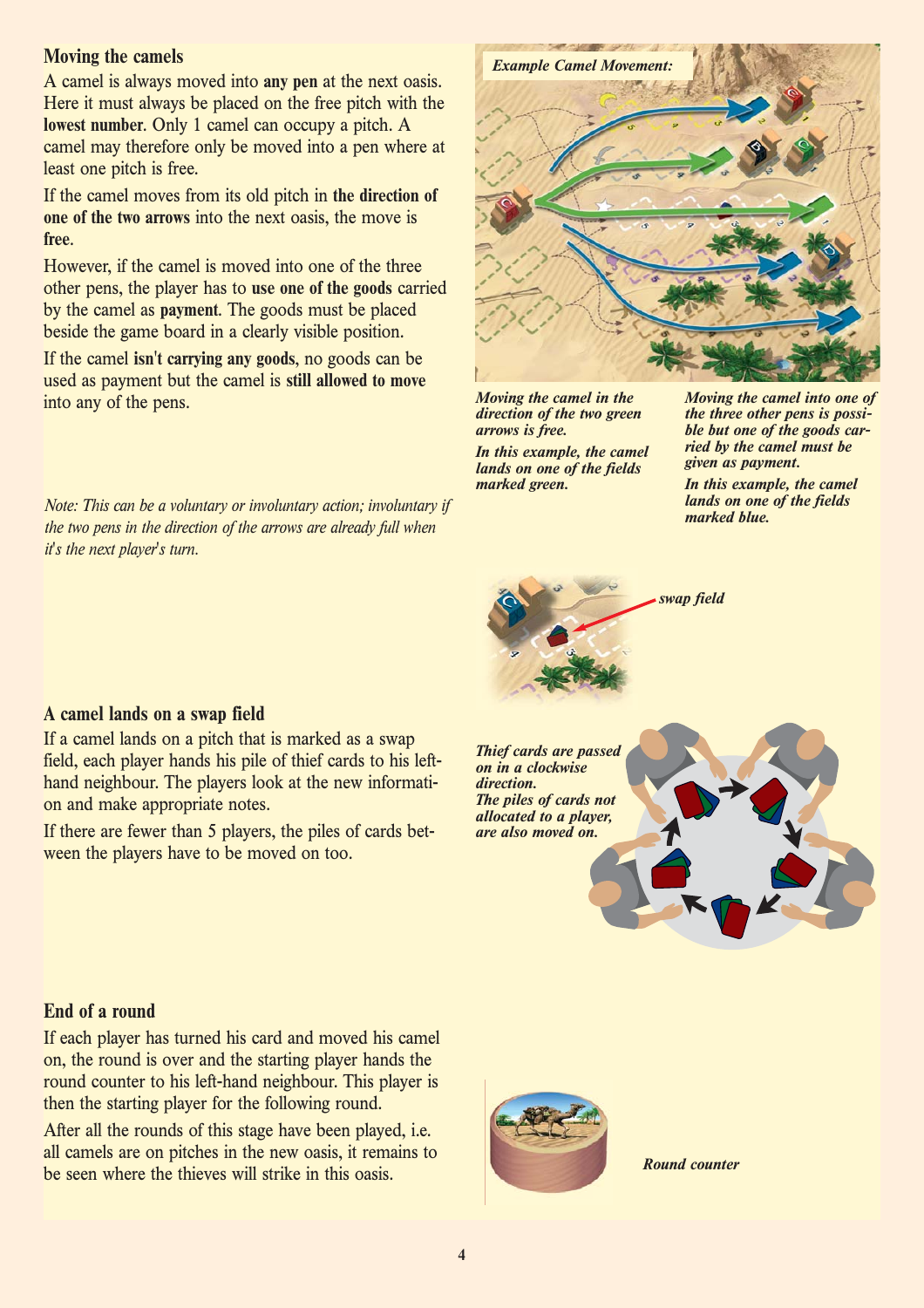# **The thefts**

All 5 piles of thief cards are turned over in turn and the losses of goods established accordingly.

**Each pile of cards** indicates precisely in **which pen** and on **which pitch**, **which goods** are stolen.

The goods indicated are removed from the camels that are on the appropriate pitches.

In turn, all the pens and all the thief cards are dealt with.

If a **camel** has one or several goods of the appropriate kind, **all** are taken away.

If a camel is **not carrying** any of the goods concerned – you are in luck – and nothing is stolen from the camel.

The **stolen goods** are placed **faced up** near the gameboard. We recommend sorting the goods according to category, so it can be established at any time how many of each category of goods are already out of the game.

*Note: The more goods of one kind that are already out of the game, the more valuable the remaining goods of this type become when scores are counted at the end of the game.*

### **End of a stage / Start of a new stage**

Once the thefts have been assessed the stage comes to an end. If Timbuktu has not yet been reached the next stage begins.

The **stage counter is passed on to the next player in a clockwise direction**. He is **also given** the **round counter** and now becomes the starting player and starts the first round of a new stage.

The **thief cards** are collected together, separated into piles with the same backs and shuffled. They are then dealt out as at the start of the game.



*In this scenario this affects: green camel "C" - 1x gold red camel "D" - 2x water*



*Example: the goods illustrated above were stolen and arranged in order next to the board. This results in the following points for the different goods: gold 3 - coffee 2 - pepper 4 - salt 3 - water 4.*



*Stage counter*

*Note: This means that in each oasis there are always different combinations of cards.*